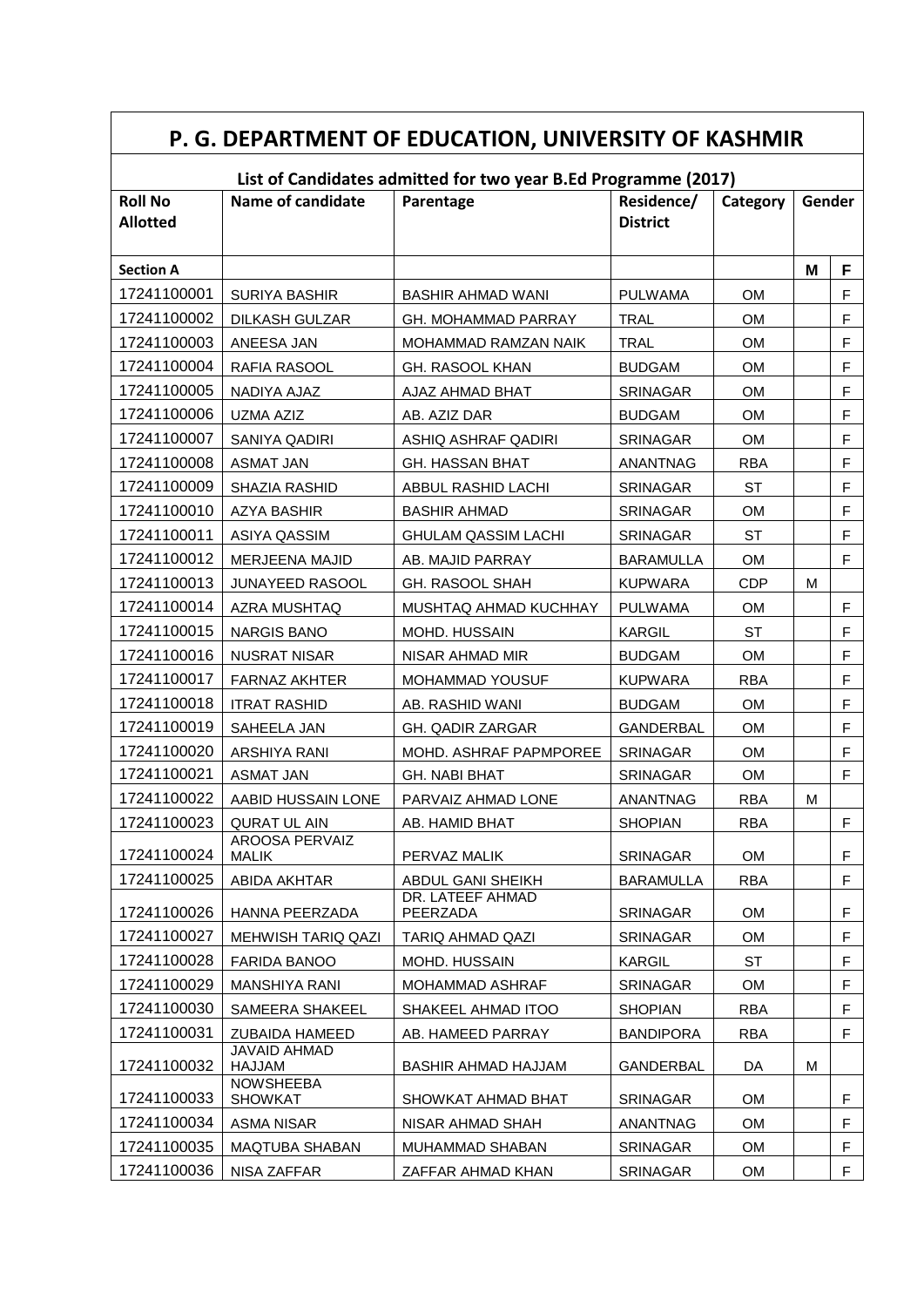| 17241100037 | <b>BARHA MUSHTAQ</b>         | MUSHTAQ AHMAD KANTH             | <b>SRINAGAR</b>  | <b>OM</b>  |   | F           |
|-------------|------------------------------|---------------------------------|------------------|------------|---|-------------|
| 17241100038 | <b>RUMISA SHAFI</b>          | <b>MOHD. SHAFI MALIK</b>        | <b>SRINAGAR</b>  | <b>OM</b>  |   | $\mathsf F$ |
| 17241100039 | <b>HAFSA SYED</b>            | SYED AHMAD SHAH                 | <b>SHOPIAN</b>   | <b>OM</b>  |   | F           |
| 17241100040 | <b>IKHTISAM HAMID</b>        | AB. HAMID WAR                   | <b>KUPWARA</b>   | OМ         |   | $\mathsf F$ |
| 17241100041 | RABIYA MOHIUDDIN             | <b>GH. MOHIUDDIN SHAH</b>       | <b>BARAMULLA</b> | <b>OM</b>  |   | $\mathsf F$ |
| 17241100042 | <b>IQRA RASHID</b>           | AB. RASHID SHAHARDAR            | <b>SRINAGAR</b>  | OМ         |   | $\mathsf F$ |
| 17241100043 | YASMEENA AHAD<br><b>WANI</b> | KH. ABDUL AHAD WANI             | <b>PULWAMA</b>   | <b>OM</b>  |   | F           |
| 17241100044 | <b>RUQIA ALI</b>             | ALI MOHAMMAD BABA               | <b>SRINAGAR</b>  | <b>OM</b>  |   | $\mathsf F$ |
| 17241100045 | <b>RUMISTA JAN</b>           | MOHD. AKBAR SHEIKH              | <b>ANANTNAG</b>  | OM         |   | $\mathsf F$ |
| 17241100046 | AZRA AMIN                    | MOHD. AMIN MIR                  | <b>SRINAGAR</b>  | <b>OM</b>  |   | $\mathsf F$ |
| 17241100047 | SHAZIA ALI                   | ALI MOHD MIR                    | <b>SRINAGAR</b>  | OМ         |   | $\mathsf F$ |
| 17241100048 | AAMINA MUSHTAQ               | MUSHTAQ AHMAD SHEIKH            | <b>KUPWARA</b>   | <b>CDP</b> |   | F           |
| 17241100049 | <b>IFLAH FAROOQ</b>          | FAROOQ AHMAD                    | <b>SRINAGAR</b>  | <b>WUP</b> |   | $\mathsf F$ |
| 17241100050 | <b>INJALA SHAFI MIR</b>      | <b>MOHD, SHAFI MIR</b>          | <b>PULWAMA</b>   | <b>OM</b>  |   | $\mathsf F$ |
| 17241100051 | SAFIYA YOUSUF                | MOHAMMAD YOUSUF BHAT            | <b>SRINAGAR</b>  | <b>OM</b>  |   | F           |
| 17241100052 | <b>BISMA MAQBOOL</b>         | MOHAMMAD MAQBOOL<br><b>LONE</b> | <b>SRINAGAR</b>  | <b>OM</b>  |   | F           |
| 17241100053 | <b>SIDRA YOUSUF</b>          | <b>MOHAMMAD YOUSUF KHAN</b>     | <b>SRINAGAR</b>  | <b>OM</b>  |   | F           |
| 17241100054 | FAYAZ AHMAD SHAH             | AB. AZIZ SHAH                   | <b>SHOPIAN</b>   | <b>RBA</b> | M |             |
| 17241100055 | AJAZ HUSSAIN DAR             | MOHD. HUSSAIN DAR               | <b>PULWAMA</b>   | <b>OM</b>  | М |             |
|             |                              | <b>SECTION B</b>                |                  |            |   |             |
| 17241100056 | TAHIRA ASHRAF                | MOHAMMAD ASHRAF NAJAR           | <b>SRINAGAR</b>  | <b>OM</b>  |   | F           |
|             |                              |                                 |                  |            |   |             |
| 17241100057 | RABIA RASOOL                 | <b>GHULAM RASOOL WANI</b>       | <b>SRINAGAR</b>  | <b>OM</b>  |   | $\mathsf F$ |
| 17241100058 | <b>TARANUM MUBARK</b>        | <b>MUBARK AH THOKER</b>         | <b>SHOPIAN</b>   | OМ         |   | F           |
| 17241100059 | <b>FAIKA FIRDOUS</b>         | <b>FIRDOUS AHMAD RESHI</b>      | <b>SRINAGAR</b>  | <b>OM</b>  |   | F           |
| 17241100060 | <b>TANZEENA IMTIYAZ</b>      | IMTIYAZ AHMAD BHAT              | <b>SRINAGAR</b>  | OМ         |   | $\mathsf F$ |
| 17241100061 | ABID JAN DAR                 | ALI MOHAMMAD DAR                | <b>SRINAGAR</b>  | <b>OM</b>  | M |             |
| 17241100062 | <b>IFRA ZAHOOR</b>           | ZAHOOR AHMAD BANDAY             | <b>SRINAGAR</b>  | OM         |   | F           |
| 17241100063 | <b>BISMA SHAFI</b>           | MOHAMMAD SHAFI MIR              | SRINAGAR         | OM         |   | F           |
| 17241100064 | RAFIQA BANU                  | ABDUL QAYOOM PARRAY             | <b>SRINAGAR</b>  | <b>OM</b>  |   | F.          |
| 17241100065 | <b>FARHEEN ABAS</b>          | MOHAMMAD ABAS SHEIKH            | ANANTNAG         | OM         |   | F           |
| 17241100066 | ULFAT JAN                    | ASHIQ HUSSAIN KHAN              | ANANTNAG         | RBA        |   | F           |
| 17241100067 | <b>MAVISH RAFIQ</b>          | M RAFIQ SOFI                    | <b>BANDIPORA</b> | <b>OM</b>  |   | F           |
| 17241100068 | NAJMA NISSA                  | AB. AHAD BHAT                   | <b>KUPWARA</b>   | OM         |   | F           |
| 17241100069 | SUBREENA MUSHTAQ             | MUSHTAQ AHMAD MAGRAY            | GANDERBAL        | OM         |   | F           |
| 17241100070 | <b>MARYAM BHAT</b>           | <b>MOHAMMAD NASIER BHAT</b>     | <b>SRINAGAR</b>  | <b>OM</b>  |   | F           |
| 17241100071 | SAIMA FAROOQ                 | FAROOQ AHMAD WAZA               | <b>GANDERBAL</b> | OM         |   | F           |
| 17241100072 | <b>MAHEENA AKHTER</b>        | MOHAMMAD AMIN WANI              | PULWAMA          | OM         |   | F           |
| 17241100073 | SAL SABEELA NABI             | GH. NABI WANI                   | <b>BARAMULLA</b> | <b>OM</b>  |   | F           |
| 17241100074 | <b>KHUSHBOO NISAR</b>        | NISAR AHMAD RATHER              | <b>PAMPORE</b>   | OM         |   | F           |
| 17241100075 | <b>SAIMA BASHIR</b>          | <b>BASHIR AHMAD WANI</b>        | <b>SRINAGAR</b>  | <b>OM</b>  |   | F.          |
| 17241100076 | SAJAD ALI                    | MOHD MOHSIN                     | KARGIL           | ST         | M |             |
| 17241100077 | <b>BISMAT JAN</b>            | MOHAMMAD MAQBOOL JAN            | SRINAGAR         | OM         |   | F           |